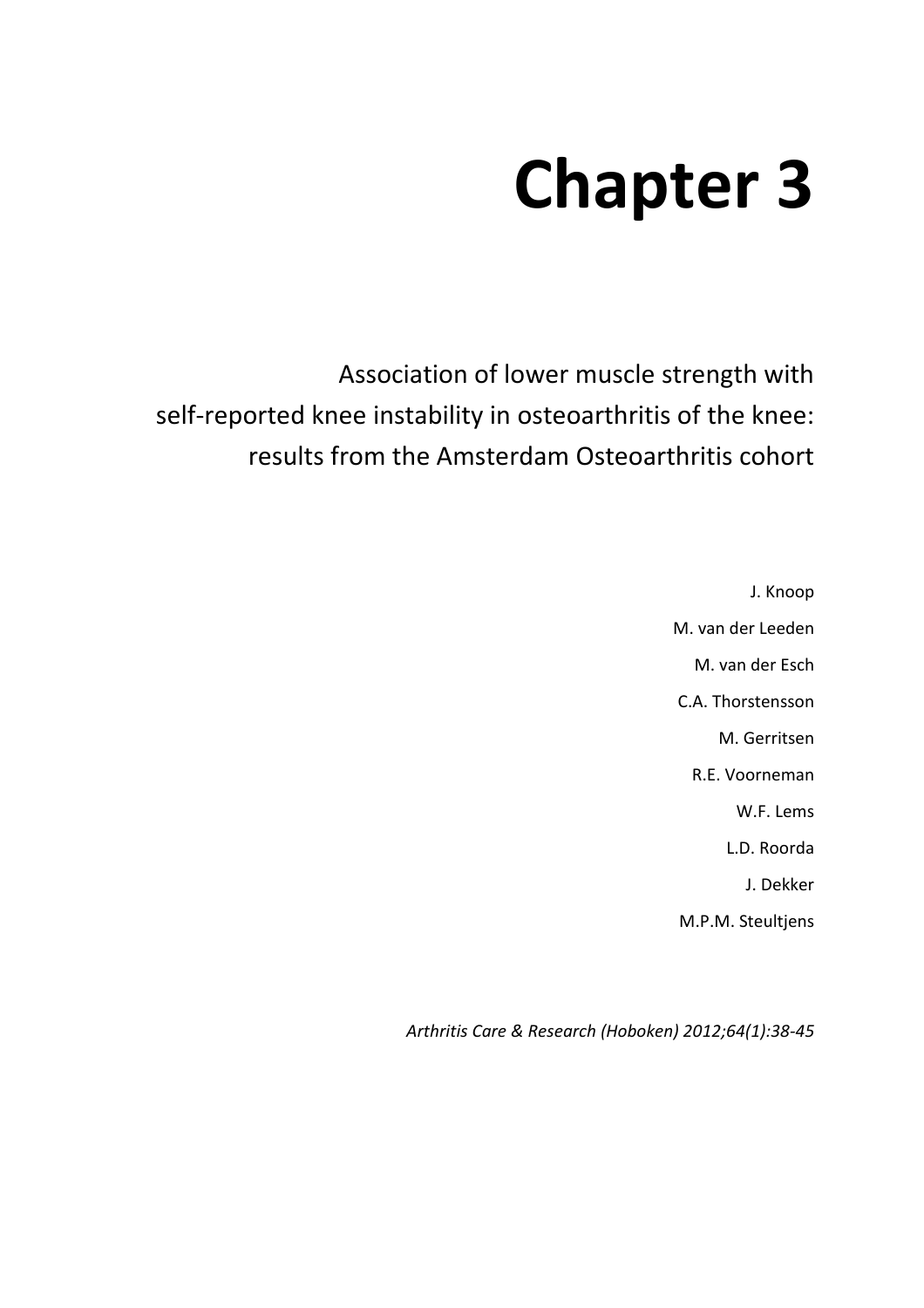## **Abstract**

*Objective*. To determine whether muscle strength, proprioceptive accuracy, and laxity are associated with self-reported knee instability in a large cohort of knee osteoarthritis (OA) patients, and to investigate whether muscle strength may compensate for an impairment in proprioceptive accuracy or laxity, in order to maintain knee stability.

*Methods*. Data from 283 knee OA patients from the Amsterdam Osteoarthritis cohort were used. Univariable and multivariable logistic regression analyses were performed to assess the association between muscle strength, proprioceptive accuracy (motion sense), frontal plane varus-valgus laxity, and self-reported knee instability. Additionally, effect modification between muscle strength and proprioceptive accuracy and between muscle strength and laxity were determined.

*Results*. Self-reported knee instability was present in 67% of the knee OA patients and mainly occurred during walking. Lower muscle strength was significantly associated with the presence of self-reported knee instability, even after adjusting for relevant confounding. Impaired proprioceptive accuracy and high laxity were not associated with self-reported knee instability. No effect modification between muscle strength and proprioceptive accuracy or laxity was found.

*Conclusion*. Lower muscle strength is strongly associated with self-reported knee instability in knee OA patients, while impairments in proprioceptive accuracy and laxity are not. A compensatory role of muscle strength for impaired proprioceptive accuracy or high laxity, in order to stabilize the knee, could not be demonstrated.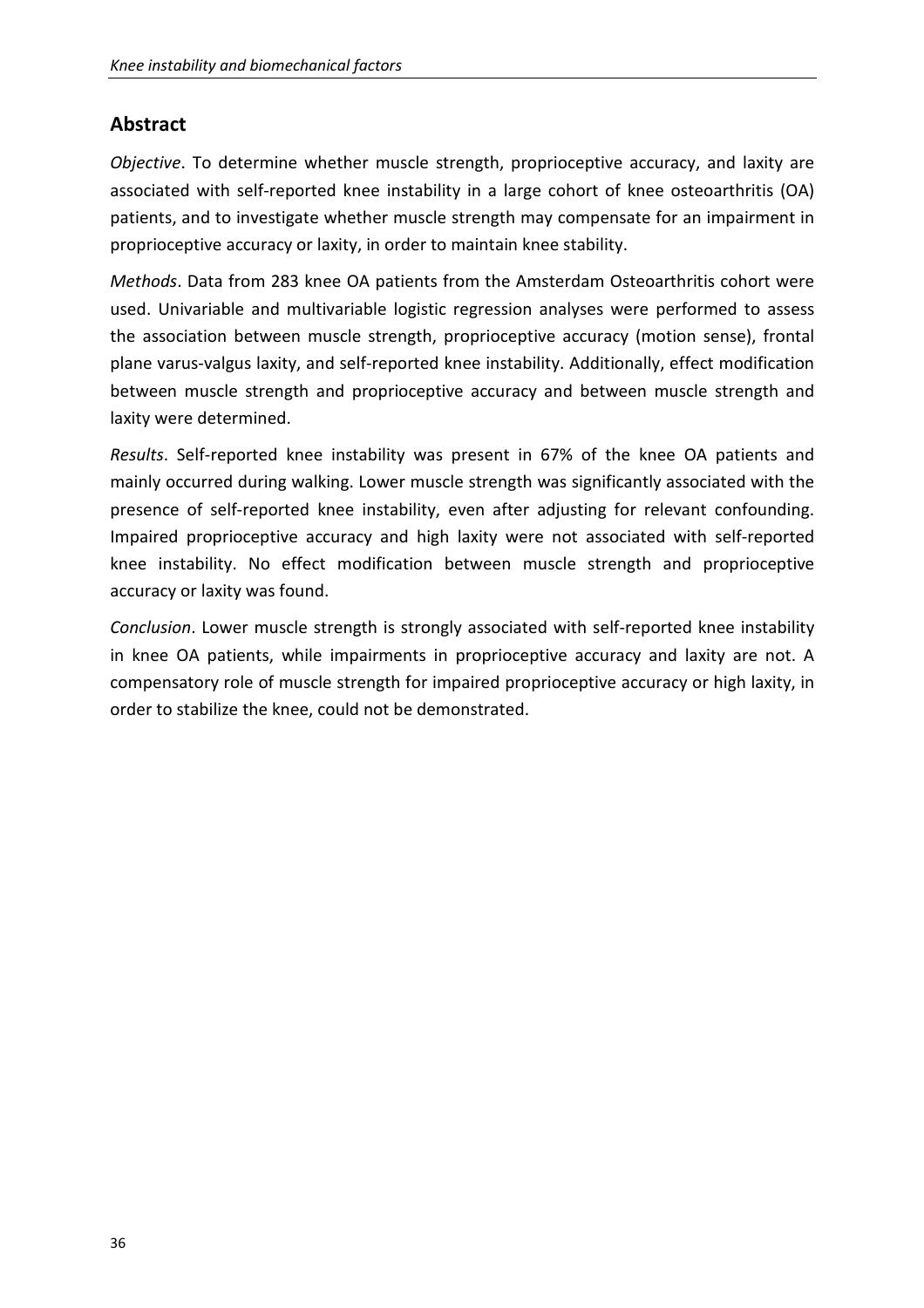#### **Introduction**

Knee instability is the sudden loss of postural support across the knee at a time of weight bearing (1). Self-reported knee instability has been operationalized by the sensation of buckling, shifting, or giving way of the knee (1). Approximately 60-80% of patients with knee osteoarthritis (OA) report knee instability (2-6). Knee OA patients reporting knee instability have more severe activity limitations (2;4) than knee OA patients without this sensation. Self-reported knee instability has been linked to higher pain levels (1), higher rates of falling (1), and altered walking patterns (3;5-13), and has been suggested to be a cause of knee OA onset and progression (7;13). Causes of knee instability are still unknown and need to be identified.

Knee instability has been suggested to be a multifactorial problem  $(1,2,4,14)$ . Biomechanical impairments like muscle weakness, impaired proprioceptive accuracy, and high laxity, which are frequently present in knee OA patients (15-18), have been regularly hypothesized as important causal factors in self-reported knee instability (1;2;4-6;13;14;19). Quadriceps and hamstring muscles are considered to be principal stabilizers of the knee joint by absorbing shock forces and modifying knee joint load (8-10;20-23). Proprioceptive receptors are presumed to be necessary in preventing excessive and possible injurious movements of the knee, by signalling (changes in) the position and motion of the knee joint (19;24). It is also hypothesized that laxity (inadequate passive restraint of the knee) leads to knee instability during dynamic and functional activities (4-6;8;17).

Strong lower limb muscles are suggested as being structures able to stabilize the knee, even when proprioceptive accuracy is impaired or laxity is high (2;8;14;17;19). Studies by van der Esch et al (14;19) in knee OA patients showed that in persons with impaired proprioceptive accuracy or high laxity, muscle strength was more strongly related to activity limitations than in persons with adequate proprioceptive accuracy or low laxity. The authors suggested that strong muscles around the knee can compensate for impaired proprioceptive accuracy or high laxity, in order to maintain knee stability, thereby resulting in less severe activity limitations.

Recently, a few studies have focused on the associations between biomechanical factors (muscle strength, proprioceptive accuracy, and laxity) and self-reported knee instability in knee OA patients (3;4;6;13;25). One study (25) in 38 knee OA patients showed that proprioceptive accuracy (position sense) was associated with self-reported knee instability. Two small knee OA studies (4;13) (*n*=52 and *n*=20, respectively) found no association between muscle strength and self-reported knee instability. Laxity was not associated with self-reported knee instability in 4 small knee OA studies (study populations ranged from 15-52) (3;4;6;13). A large population-based study with more than 2,000 participants (but not exclusively persons with knee OA) demonstrated an association between lower muscle strength and a higher presence of knee buckling (1). Associations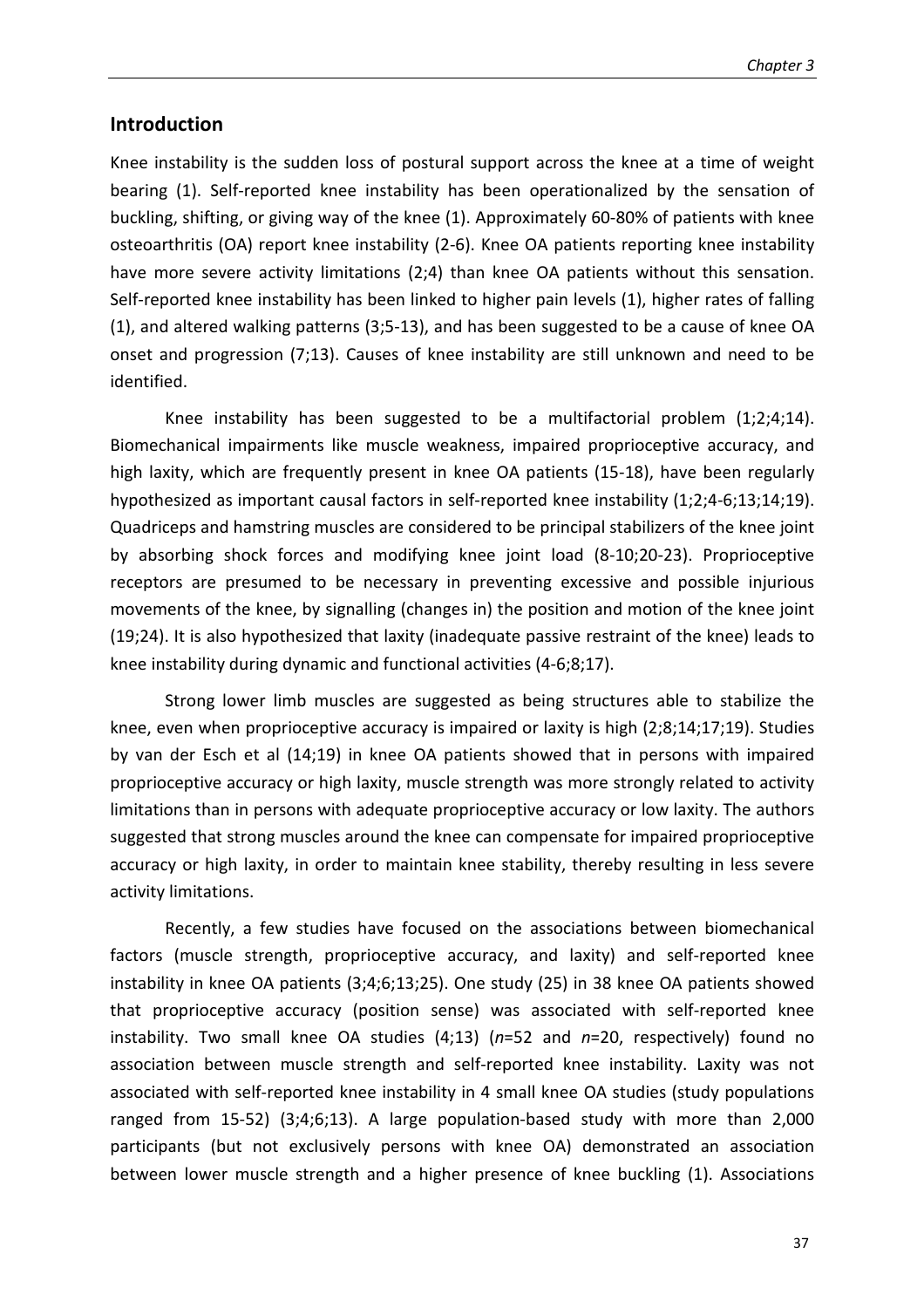between biomechanical factors and self-reported instability have not been determined in a large knee OA cohort.

This study therefore aims to determine the associations between muscle strength, proprioceptive accuracy, laxity, and self-reported knee instability in a large knee OA cohort. Second, we will investigate whether muscle strength can compensate for an impairment in proprioceptive accuracy or laxity, in order to maintain knee stability.

## **Patients and methods**

## *Subjects*

Data from the Amsterdam Osteoarthritis (AMS-OA) cohort were used for this study. The AMS-OA is a cohort of patients with osteoarthritis of the knee and/or hip according to the American College of Rheumatology criteria (26;27) who have been referred to a rehabilitation center (Reade, center for rehabilitation and rheumatology, Amsterdam, The Netherlands). Total knee replacement, rheumatoid arthritis or any other form of arthritis (i.e., crystal arthropathy, septic arthritis, spondylarthropathy) were exclusion criteria. Patients were subsequently assessed by rheumatologists, radiologists and rehabilitation physicians. The measurement protocol contained the assessment of demographic, radiographic, biomechanical, clinical, and psychosocial factors related to OA, which were all assessed prior to any treatment. Participants diagnosed with knee OA and providing written informed consent were included for this study. The study was approved by the Slotervaart Hospital/ Reade Institutional Review Board.

#### *Measures*

*Self-reported knee instability.* Self-reported knee instability was operationalized by the sensation of an episode of buckling, shifting, or giving way of the knee in the previous 3 months, based on a questionnaire from Felson et al (1). Persons reporting knee instability were additionally asked for the number of episodes of instability in the previous 3 months, whether these episodes concerned the left, right, or both knees and if they had resulted in a fall; and the particular activity that induced an episode of instability. Self-reported knee instability was dichotomized as follows: no episodes of knee instability in the previous 3 months versus 1 or more episodes of knee instability in the previous 3 months.

*Biomechanical factors. Muscle strength*. Muscle strength was assessed for knee flexion and extension using an isokinetic dynamometer (EnKnee, Enraf-Nonius) (19). Quadriceps and hamstring strength were measured isokinetically at 60°/second. Patients performed 3 maximal test repetitions to measure strength of the quadriceps and hamstrings for each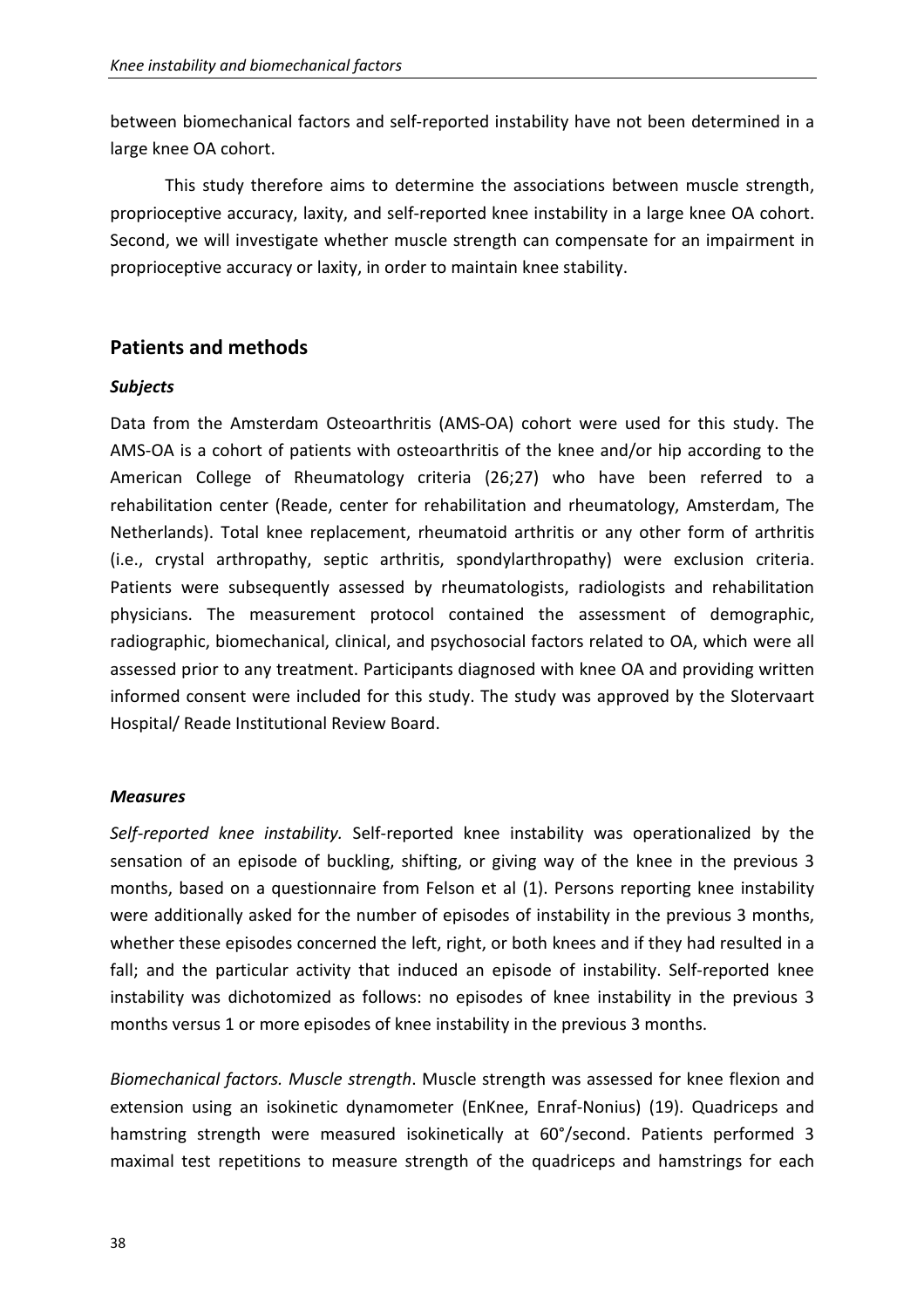knee. Mean muscle strength per leg was calculated to obtain a measure of overall leg muscle strength (in Nm). Subsequently, mean muscle strength was divided by patient's weight to control for the correlation between muscle strength and weight. This normalized measure (in Nm/kg) was used for the analyses. Excellent intrarater reliability (intraclass correlation coefficient [ICC] 0.93) has been reported for this measure in knee OA patients (28).

*Proprioceptive accuracy*. Proprioceptive accuracy (motion sense) was assessed using a knee joint motion detection task (19). In a sitting position (semi-reclined), both knees were moved to a starting position of 30° flexion. From this position, computer-controlled constant angular motion of one knee was initiated at a velocity of 0.3°/second in the extension direction. The subject pushed a button after definite detection of knee joint motion: the right button after detecting motion of the right knee, the left button after detecting motion of the left knee. The ordering of the leg being tested was random. Visual and auditory stimuli, mechanical vibrations, cutaneous tension, and pressure cues were minimized. The threshold for detection of knee joint motion was assessed by the difference of knee joint position, in degrees, between the actual onset of motion and the subject's detection of knee motion. The mean of 3 measurements was calculated for each knee. Intra- and interrater reliability (ICC 0.91) in knee OA patients has been found to be excellent (29).

*Laxity*. Varus-valgus laxity was operationalized as the movement in the frontal plane after varus and valgus load (14;30). In a sitting position, the thigh and lower leg were fixed at 5 places to prevent for medial or lateral movement of the thigh and lower leg and for hip rotation. With a fixed knee flexion of 20°, a load of 1.12 kg was applied to the lower leg both medially and laterally, resulting in varus or valgus movement across the transverse axis of the knee joint. This weight was attached to the free-moving arm of the apparatus by a cord. The cord was attached 0.68 meters from the pivot of the arm, resulting in a net moment on the knee of 7.7 Nm. The total amount of movement (in varus and valgus directions) was assessed in degrees. Three consecutive measurements were made, and right/left order was alternated between subjects. The mean of 3 measurements was calculated for each knee. Intra- and interrater reliability (ICC) for this measurement in healthy persons is 0.80 and 0.88, respectively (31).

*Possible confounders.* Other factors that have been suggested to be associated with selfreported knee instability, i.e., body mass index (BMI), radiographic severity of knee OA (ROA), and malalignment (1-4) were assessed. BMI was calculated as body mass in kilograms divided by height in meters squared. ROA was assessed by weightbearing anteroposterior radiographs of the knee joints following the protocol from Buckland-Wright et al (32;33). Radiographic features were scored according to the paired reading procedure by 2 independent observers. One observer was a bone and joint radiologist. The second observer was an experienced epidemiologist, trained by 2 musculoskeletal radiologists in reading knee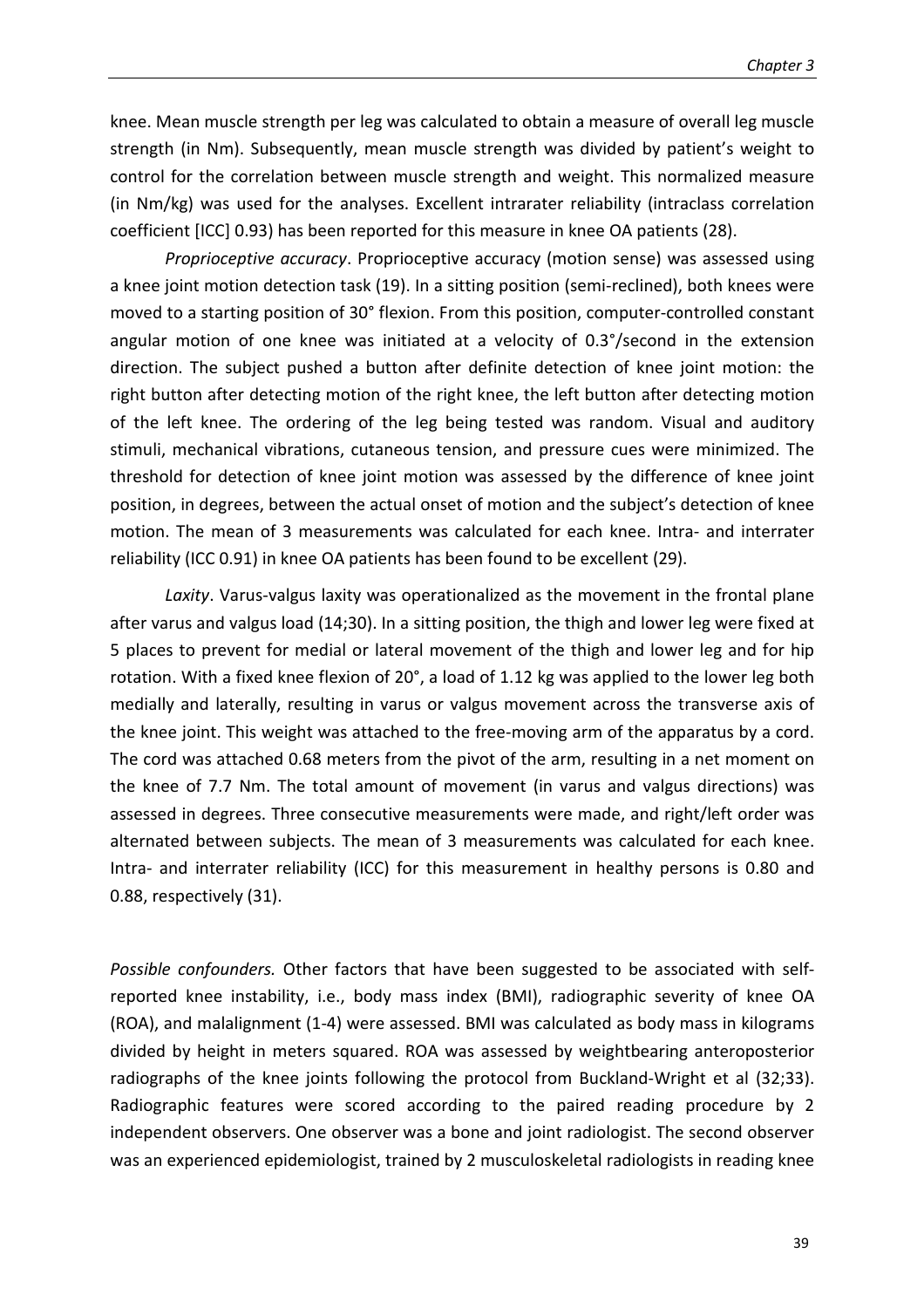and hip radiography. Knee radiographs were read in a paired fashion, blinded to sequence. The 2 readers separately evaluated the Kellgren & Lawrence grade (K&L) of each knee as well as individual radiographic features of each compartment of the knee (34-36). Both readers were not aware of the clinical characteristics of the patient. Disagreements on individual radiographic features and K&L grade between both readers were adjudicated. Malalignment of the knee in the frontal plane was assessed during physical examination with a goniometer in a standing position with knees extended. The frontal plane angle of the knee (hip-knee-ankle angle) in varus or valgus direction was measured in degrees from neutral alignment. Use of stabilizing walking devices like knee braces, canes, or crutches was also included as a possible confounder.

Furthermore, although knee pain presumably is a consequence of episodes of knee instability rather than a cause, we also included severity of knee pain as a possible confounder. Knee pain in the previous week was assessed by a numeric rating scale that ranges from 0 (no pain) to 10 (worst imaginable pain). Additionally, use of pain medication (including nonsteroidal anti-inflammatory drugs) for the knee was included as a possible confounder. Finally, general patient characteristics (sex, age, and duration of knee symptoms) were obtained.

*Index knee.* Muscle strength, proprioceptive accuracy, laxity, ROA, and malalignment are knee-specific variables. For these variables, measurements of 1 particular knee (index knee) per person were analyzed. For persons reporting knee instability in 1 knee, measurements of this particular knee were used for statistical analysis. For persons reporting knee instability in both knees or persons reporting no knee instability at all, measurements of a randomly chosen knee were used.

## *Statistical analysis*

Descriptive statistics for biomechanical factors and possible confounders were calculated for the total group, as well as for persons reporting knee instability and persons reporting no knee instability, separately. Differences on these variables between the 2 groups were analyzed using Student's *t*-test or chi-square test. Furthermore, descriptives for variables on self-reported knee instability were calculated.

To address the aim of the study, logistic regression analyses were performed to analyze the associations between biomechanical factors (muscle strength, proprioceptive accuracy, and laxity) and self-reported knee instability. Independent variables were the biomechanical factors. Dichotomous dependent variable was self-reported knee instability (i.e., presence versus absence of self-reported knee instability). First, univariable logistic regression analyses were performed to assess the univariable association of muscle strength, proprioceptive accuracy and laxity to self-reported knee instability (crude models). Second,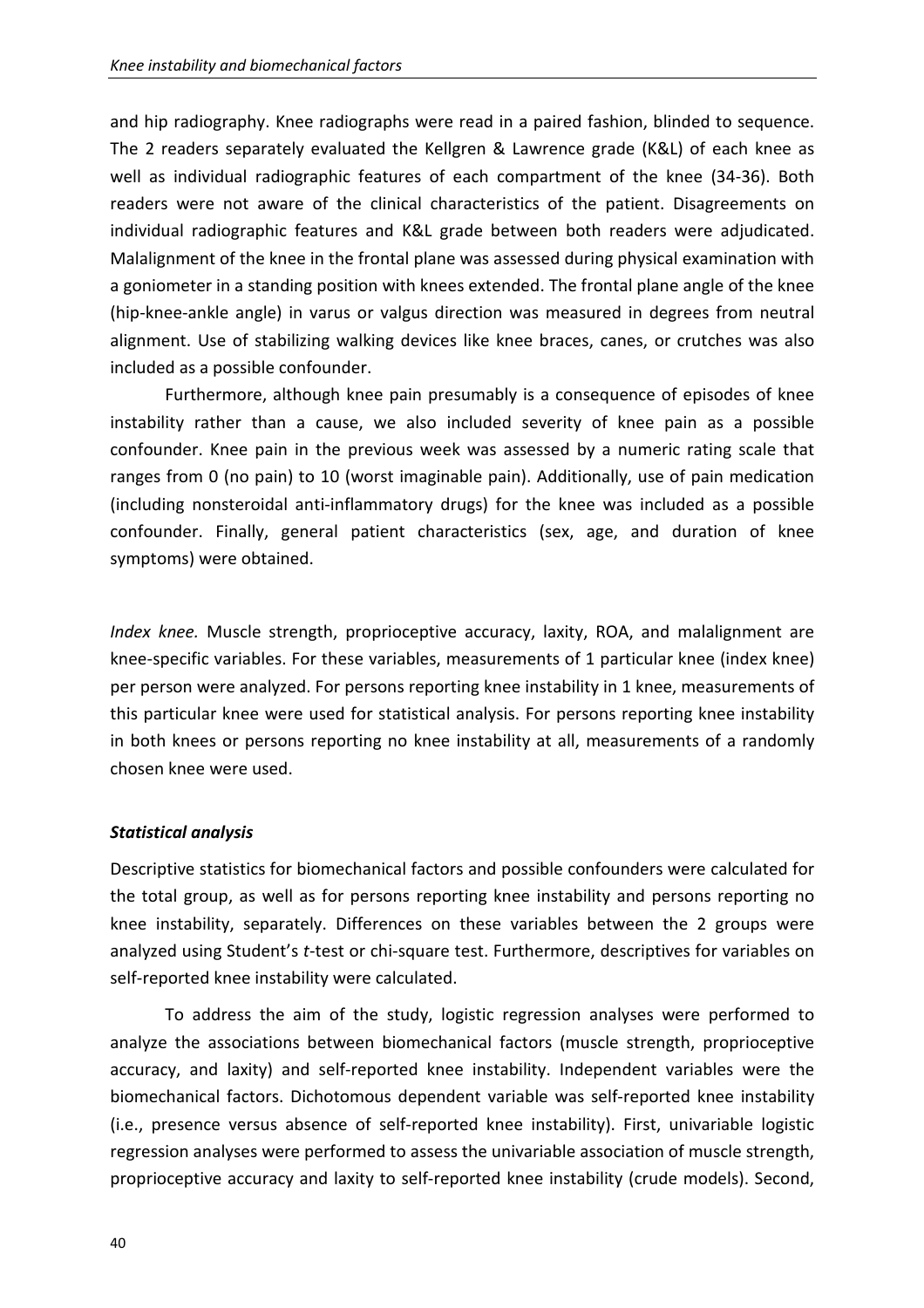interaction effects between muscle strength and each of the other biomechanical factors (muscle strength x proprioceptive accuracy and muscle strength x laxity) and their association with self-reported knee instability were calculated. For this purpose, data on muscle strength, proprioceptive accuracy, and laxity were centered around the mean to analyze interaction effects properly, as recommended by Aiken and West (37). Third, for the associations between one biomechanical factor (muscle strength, proprioceptive accuracy, or laxity) and self-reported knee instability, a confounding role of the other 2 biomechanical factors were analyzed. A 10% change in the crude regression coefficient of the first determinant, after adjustment for a second variable, was indicative for relevant confounding (38). Fourth, a confounding role of general patient characteristics (sex, age, duration of knee symptoms) and variables that are possibly associated with self-reported instability (BMI, ROA, malalignment, knee pain, use of pain medication, and use of walking devices) were determined, based again on a 10% difference between crude and adjusted regression coefficient.

Prior to these analyses, interaction effects between sex and each of the biomechanical factors and their association with self-reported knee instability were calculated to determine whether stratification for sex was needed. Because no interaction effects were found (data not shown), men and women could be analyzed together.

Statistical significance was accepted at *P* values less than 0.05 and 95% confidence intervals (95% CIs) for odds ratios (ORs) not including 1. All analyses were performed using SPSS software, version 15.0.

#### **Results**

*Descriptives.* Patient characteristics (*n*=283) are shown in Table 1. Almost two-thirds (64%) of the study group were women and the mean  $\pm$  SD age was 61.6  $\pm$  7.4 years. No significant differences between persons reporting knee instability and persons reporting no knee instability were found on any of the patient characteristics, except for muscle strength (*P*<0.001) and knee pain (*P*<0.05).

Table 2 shows that 67% (*n*=191) of the knee OA patients reported a sensation of buckling, shifting or giving way in the previous 3 months. Knee instability was mostly reported unilaterally (75% of persons reporting knee instability). Ten percent of persons reporting knee instability had had a fall accident due to an episode of knee instability in the previous 3 months. Most episodes of knee instability occurred during walking (59% of persons reporting knee instability).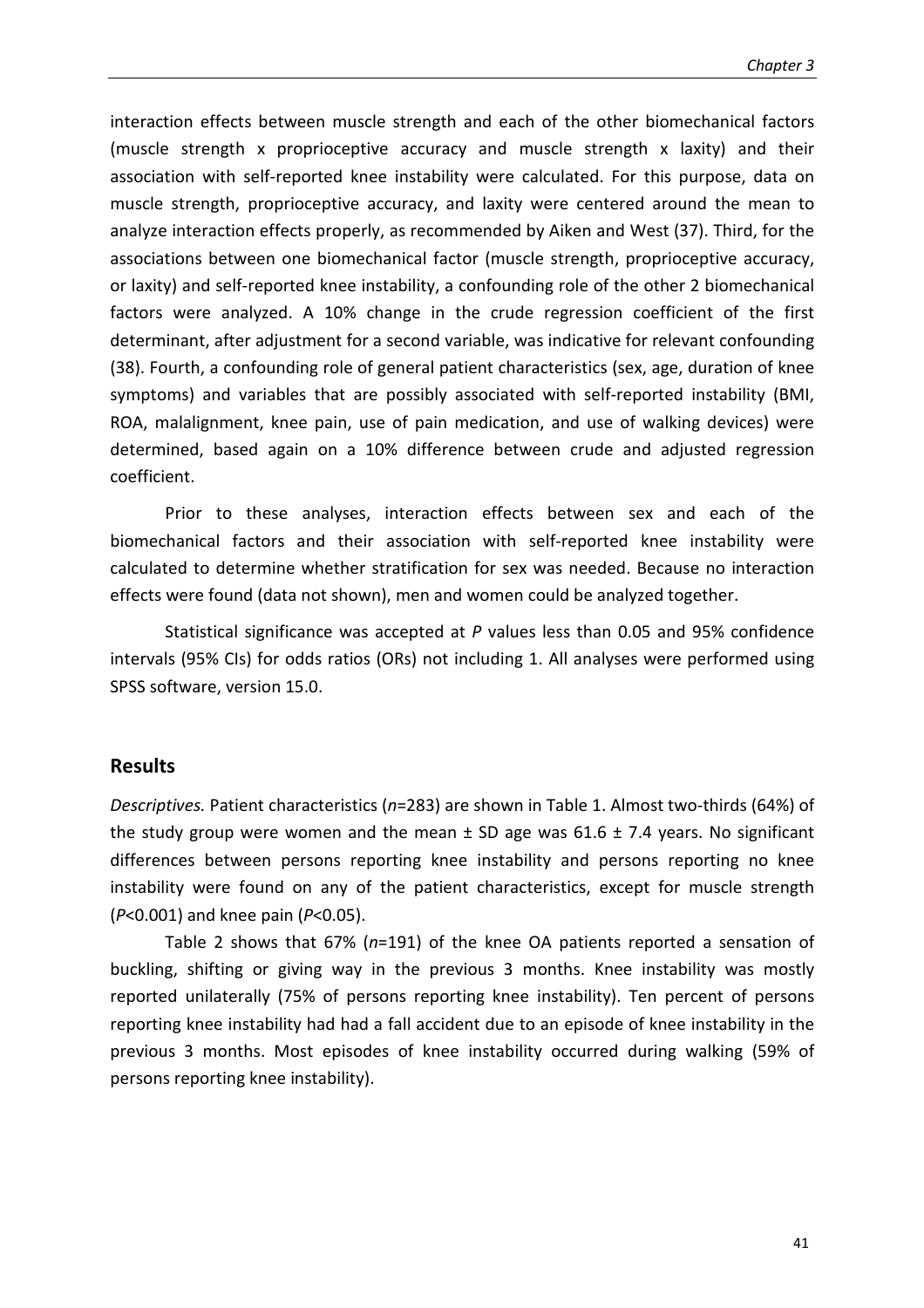|                                                                                                                                   |                                 | <b>Persons</b><br>reporting knee | <b>Persons</b><br>reporting no |  |  |  |
|-----------------------------------------------------------------------------------------------------------------------------------|---------------------------------|----------------------------------|--------------------------------|--|--|--|
|                                                                                                                                   | <b>Total group</b><br>$(n=283)$ | instability<br>$(n=191)$         | knee instability<br>$(n=92)$   |  |  |  |
| Sex, % female                                                                                                                     | 64%                             | 66%                              | 61%                            |  |  |  |
| Age, years                                                                                                                        | $61.6 \pm 7.4$                  | $62.1 \pm 7.3$                   | $60.6 \pm 7.6$                 |  |  |  |
| Duration of knee complaints, years                                                                                                | $10.6 \pm 9.6$                  | $11.4 \pm 9.9$                   | $9.1 \pm 8.9$                  |  |  |  |
| Muscle strength, Nm/kg                                                                                                            | $0.87 \pm 0.42$                 | $0.80 \pm 0.41$ <sup>+</sup>     | $1.02 \pm 0.39$ <sup>+</sup>   |  |  |  |
| Proprioceptive accuracy, degrees                                                                                                  | $3.1 \pm 2.5$                   | $3.2 \pm 2.6$                    | $2.9 \pm 2.2$                  |  |  |  |
| Laxity, degrees                                                                                                                   | $7.3 \pm 4.0$                   | $7.2 \pm 3.9$                    | $7.5 \pm 4.1$                  |  |  |  |
| Body mass index, $kg/m2$                                                                                                          | $29.2 \pm 5.5$                  | $29.5 \pm 5.7$                   | $28.6 \pm 5.0$                 |  |  |  |
| Radiographic OA, % K/L score ≥2                                                                                                   | 67%                             | 67%                              | 66%                            |  |  |  |
| Malalignment, degrees from neutral align-                                                                                         |                                 |                                  |                                |  |  |  |
| ment in varus or valgus direction                                                                                                 | $5.3 \pm 4.1$                   | $5.5 \pm 4.4$                    | $4.9 \pm 3.2$                  |  |  |  |
| Severity of knee pain severity (range 0-10)                                                                                       | $5.0 \pm 2.2$                   | $5.2 \pm 2.2^{\pm}$              | $4.6 \pm 2.2 \pm$              |  |  |  |
| Use of walking devices for knee, % yes                                                                                            | 16%                             | 19%                              | 11%                            |  |  |  |
| Use of pain medication for knee, % yes                                                                                            | 42%                             | 45%                              | 35%                            |  |  |  |
| $\Omega$ -osteoarthritis: K/I -Kellgren/Lawrence: * values are the mean + SD unless otherwise indicated: t significant difference |                                 |                                  |                                |  |  |  |

## Table 1. Characteristics of the total study group<sup>\*</sup>

OA=osteoarthritis; K/L=Kellgren/Lawrence; \* values are the mean ± SD unless otherwise indicated; † significant difference between subgroups (*P*<0.001); ‡ significant difference between subgroups (*P*<0.05).

*Associations between biomechanical factors and self-reported knee instability.* Table 3 shows crude and adjusted ORs of the associations between muscle strength, proprioceptive accuracy, and laxity, and self-reported knee instability. Muscle strength was significantly associated with self-reported knee instability (crude OR 0.28, 95% CI 0.15, 0.52), i.e., higher muscle strength is significantly associated with the absence of self-reported knee instability. Proprioceptive accuracy and laxity did not confound this relationship. After the addition of one possible confounder at a time (sex, age, duration of knee symptoms, BMI, ROA, malalignment, knee pain, use of pain medication, and use of walking devices) to the crude model, sex was found to be the only relevant confounder (i.e., more than 10% change in crude regression coefficient for muscle strength). In the model adjusted for sex, muscle strength was even more strongly associated with self-reported knee instability (adjusted OR 0.18, 95% CI 0.08, 0.40). Muscle strength was still strongly associated with self-reported knee instability after adjustment for all possible confounders (adjusted OR 0.15, 95% CI 0.05, 0.40). Proprioceptive accuracy (crude OR 1.05; 95% CI 0.95, 1.17) and laxity (crude OR 0.98, 95% CI 0.92, 1.05) were not associated with self-reported knee instability. ORs for proprioceptive accuracy and laxity hardly changed after adjustment for the other 2 biomechanical factors. Furthermore, no relevant confounders were found that changed crude regression coefficients of proprioceptive accuracy or laxity.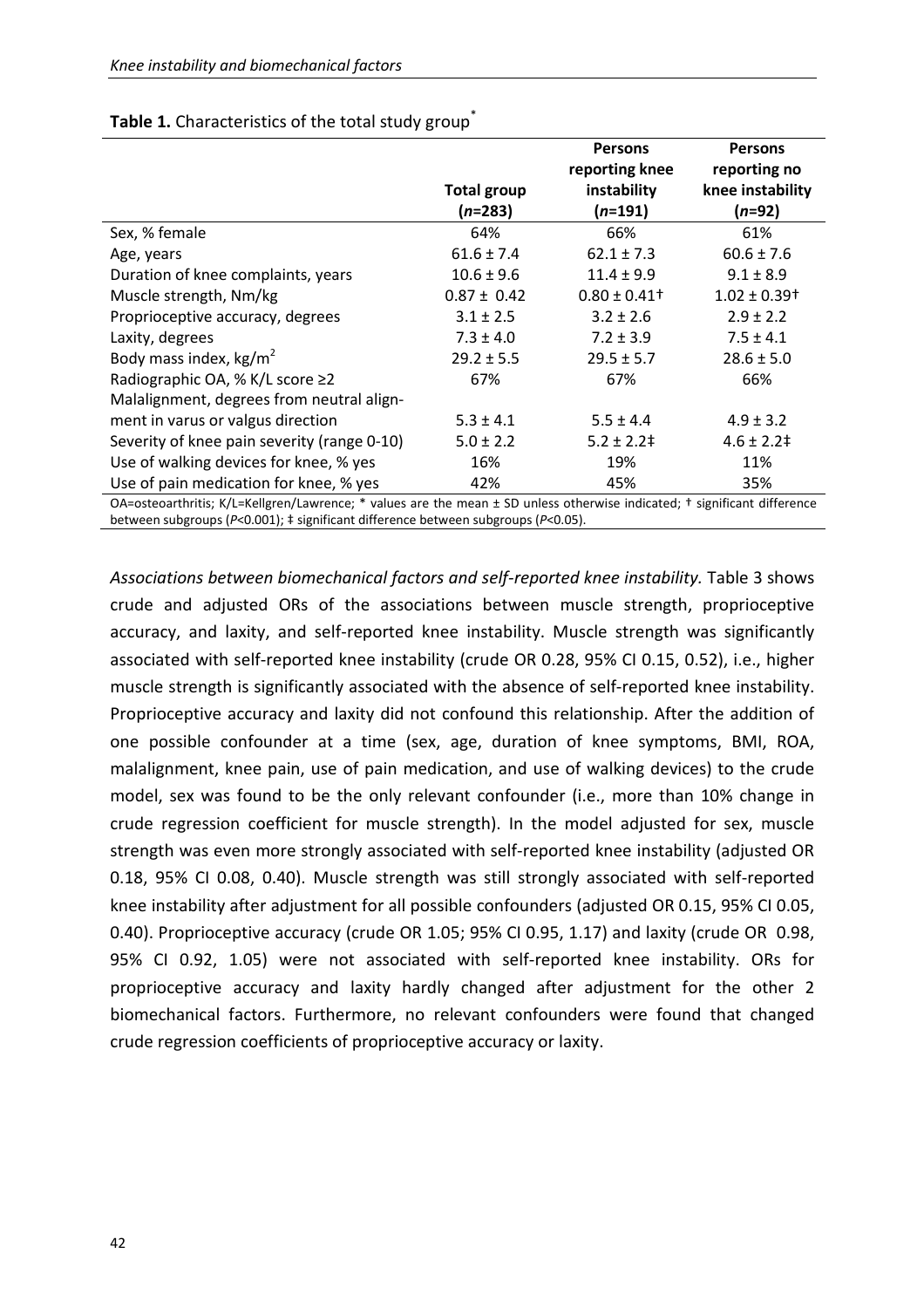|                                                     | No. (%)    |
|-----------------------------------------------------|------------|
| Sensation of episode of buckling, shifting          |            |
| or giving way of the knee in previous 3             |            |
| months:                                             |            |
| no                                                  | 92 (33%)   |
| yes                                                 | 191 (67%)  |
| total                                               | 283 (100%) |
| Number of episodes of buckling, shifting or         |            |
| giving way of the knee in previous 3                |            |
| months:                                             |            |
| 1-2 episodes                                        | 90 (47%)   |
| 3-5 episodes                                        | 68 (36%)   |
| >5 episodes                                         | 33 (17%)   |
| total                                               | 191 (100%) |
| Episode of buckling, shifting or giving way         |            |
| of the knee in:                                     |            |
| one knee                                            | 144 (75%)  |
| both knees                                          | 45 (24%)   |
| unknown                                             | 2(1%)      |
| total                                               | 191 (100%) |
| Fall due to episode of buckling, shifting or        |            |
| giving way of the knee:                             |            |
| yes                                                 | 18 (10%)   |
| no                                                  | 173 (90%)  |
| total                                               | 191 (100%) |
| Activity reported at time of episode of             |            |
| buckling, shifting or giving way of the             |            |
| knee:                                               |            |
| walking                                             | 113 (59%)  |
| rising from chair                                   | 60 (31%)   |
| ascending stairs                                    | 58 (30%)   |
| twisting or turning                                 | 55 (29%)   |
| descending stairs                                   | 41 (21%)   |
| sitting down in chair                               | 6(3%)      |
| other activity                                      | 35 (18%)   |
| * Multiple activities for each person are possible. |            |

**Table 2.** Self-reported knee instability in knee OA patients

| Table 3. Associations between biomechanical factors and self-reported knee instability |  |  |
|----------------------------------------------------------------------------------------|--|--|

|                            | Crude     |                    |   | Adjusted        |                    |   | Adjusted        |                    |   |
|----------------------------|-----------|--------------------|---|-----------------|--------------------|---|-----------------|--------------------|---|
|                            | <b>OR</b> | 95% CI             | P | OR <sup>1</sup> | 95% CI             | P | OR <sup>†</sup> | 95% CI             | Р |
| Muscle<br>strength         | 0.28      | 0.15, 0.52 < 0.001 |   | 0.24            | 0.12, 0.47 < 0.001 |   | 0.18            | 0.08, 0.40 < 0.001 |   |
| Proprioceptive<br>accuracy | 1.05      | $0.95, 1.17$ 0.36  |   | 1.01            | $0.90, 1.12$ 0.92  |   |                 |                    |   |
| Laxity                     | 0.98      | $0.92, 1.05$ 0.60  |   | 0.96            | $0.90, 1.02$ 0.19  |   |                 |                    |   |

OR=odds ratio; 95% CI=95% confidence interval; \* an odds ratio (OR) between 0 and 1 indicates a lower risk for self-reported knee instability; an OR > 1 indicates a higher risk for self-reported knee instability; † adjusted for the other 2 biomechanical factors; ‡ adjusted for relevant confounding.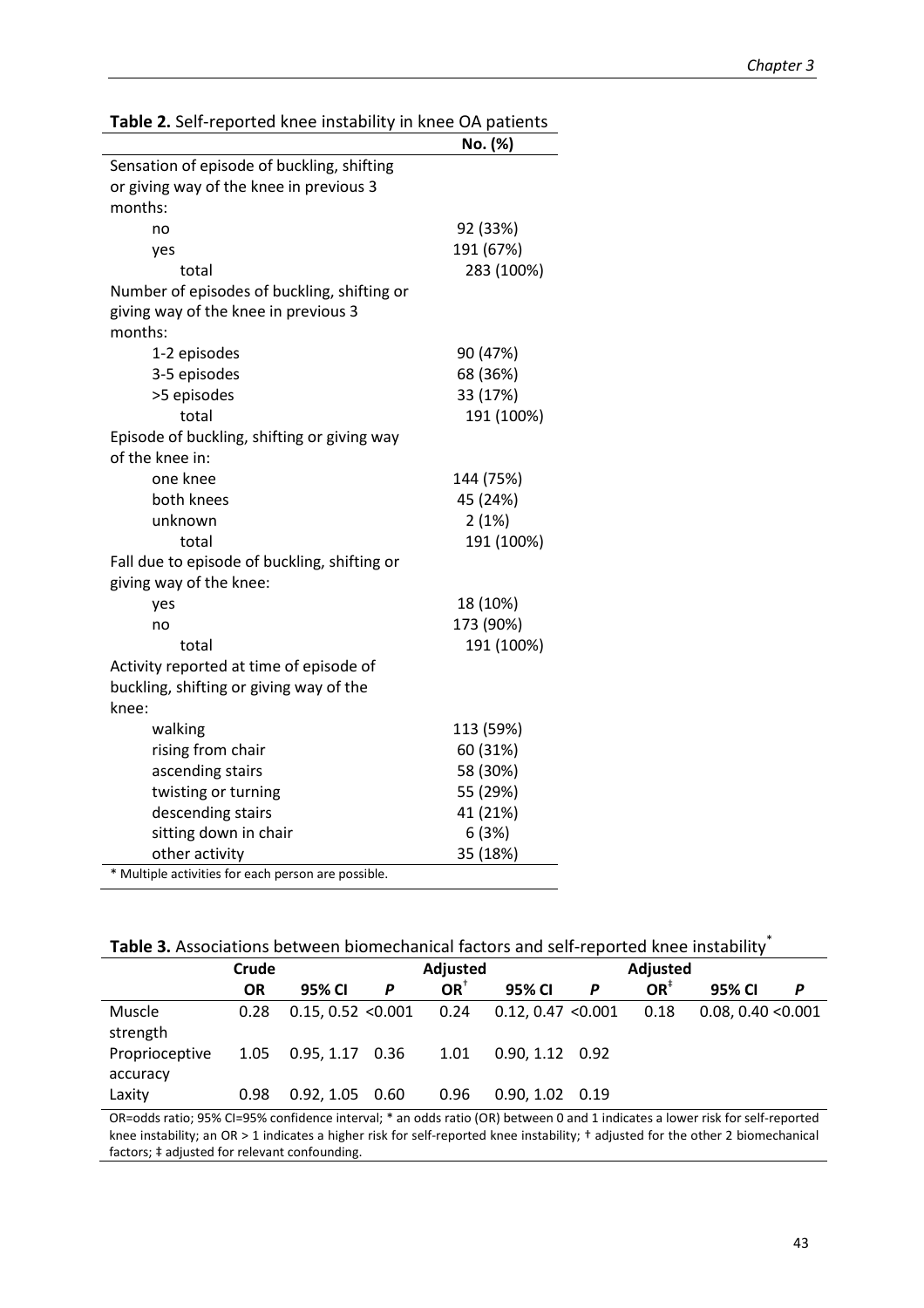|                                                | <b>OR</b> | 95% CI     | P       |
|------------------------------------------------|-----------|------------|---------|
| Model 1                                        |           |            |         |
| Muscle strength                                | 0.28      | 0.15, 0.54 | < 0.001 |
| Proprioceptive accuracy                        | 1.01      | 0.91, 1.13 | 0.84    |
| Muscle strength x proprioceptive accuracy      | 0.99      | 0.75, 1.31 | 0.95    |
|                                                |           |            |         |
| Model 2                                        |           |            |         |
| Muscle strength                                | 0.23      | 0.12, 0.46 | < 0.001 |
| Laxity                                         | 0.96      | 0.91, 1.02 | 0.17    |
| Muscle strength x laxity                       | 1.01      | 0.87, 1.18 | 0.88    |
| OR=odds ratio; 95% CI=95% confidence interval. |           |            |         |

**Table 4.** Interaction terms between muscle strength and proprioceptive accuracy (model 1) and between muscle strength and laxity (model 2) for the association with self-reported knee instability

Table 4 shows that no effect modification could be demonstrated between muscle strength and proprioceptive accuracy (model 1), or between muscle strength and laxity (model 2), as indicated by nonsignificant interaction terms (*P*=0.95 and *P*=0.88, respectively).

Self-reported knee instability was additionally subdivided into 3 instead of 2 categories (0= no episode of knee instability in the previous 3 months; 1= 1-2 episodes of knee instability in the previous 3 months; 2= more than 2 episodes of knee instability in the previous 3 months) and analyzed for its association with biomechanical factors. The ordinal regression analyses confirmed the results reported above (data not shown).

## **Discussion**

In the present large cohort study, we focused on the associations between muscle strength, proprioceptive accuracy, laxity, and self-reported knee instability in knee OA patients. Lower muscle strength was significantly associated with the presence of self-reported knee instability, even after adjustments for factors such as BMI, ROA, malalignment, and knee pain. Impaired proprioceptive accuracy and high laxity were not associated with selfreported knee instability.

Muscles around the knee are presumed to be major stabilizers of the knee joint (20;22) and are considered to play a crucial role in knee stability in patients with knee OA (2;8;14;17;19). The presence of episodes of knee buckling has been found to be related to weaker lower limb muscle strength in a large study cohort (but not exclusively knee OA patients) (1). To our knowledge, our study is the first in which an association between muscle strength and self-reported knee instability in knee OA patients has been demonstrated. Schmitt and Rudolph found no difference in muscle strength between 10 knee OA patients with knee instability and 10 knee OA patients without knee instability (13). In another small study by Schmitt et al, in 52 knee OA patients, again there was no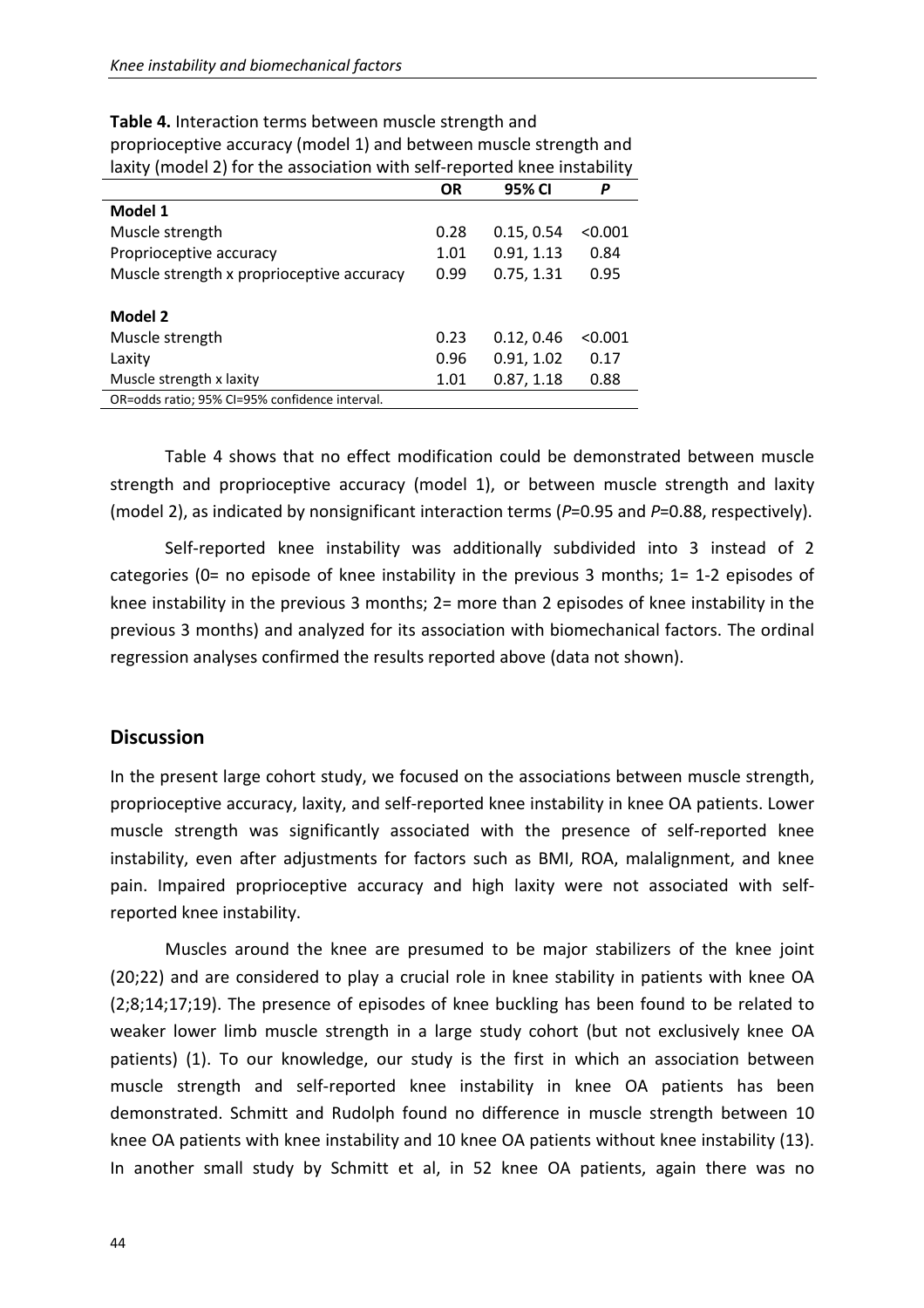association found between muscle strength and knee instability (4). These 2 studies were likely experiencing a lack of power, which could explain the nonstatistical differences.

Conflicting evidence has been reported on the role of muscles in disease progression of knee OA. Some longitudinal studies have demonstrated a role of lower muscle strength in the onset (16;22;39) and progression (40;41) of radiographic knee OA, while one other longitudinal study showed that in malaligned or lax knees, progression of radiographic knee OA was associated with higher muscle strength (42). We showed an association between lower muscle strength and self-reported knee instability. Since recurrent episodes of knee instability are suggested to cause excessive shear forces in the knee joint (43;44), thereby possibly leading to further progression of knee OA (7;13), our study results are consistent with the hypothesis of muscle weakness causing knee OA onset and progression.

Both proprioceptive accuracy (motion sense) and frontal plane (varus-valgus) laxity were not associated with self-reported knee instability in our study. Two explanations can be offered for these nonsignificant findings. The first possible explanation is the operationalization of proprioceptive accuracy and laxity that we used in the present study. Proprioceptive accuracy was measured in our study by a passive motion sense test, whereas the study of Collins et al (25), in which proprioceptive accuracy was significantly associated with self-reported knee instability, used an active position sense test. Because motion sense and position sense poorly correlate to each other (18), the difference in measurement of proprioceptive accuracy between the study by Collins et al and our study may have led to conflicting results. Furthermore, knee movements during our motion sense test were directed towards knee extension, while Collins et al positioned knees in the direction of flexion. Episodes of knee instability might predominantly occur during knee flexion. This could also be an explanation of the nonstatistical association of proprioceptive accuracy in knee instability in our study. Frontal plane (varus-valgus) laxity has never been found to be associated with self-reported knee instability (3;4;6;13). Because episodes of knee instability might mainly represent movements in the sagittal plane, sagittal plane laxity (17;45;46) could be more strongly related to self-reported knee instability, compared to frontal plane laxity. Unfortunately, no study has focused on the relationship between sagittal laxity and knee instability. Since the sensation of knee instability occurs at a time of weight bearing, proprioceptive accuracy and laxity may also need to be measured in a weightbearing position, instead of in a sitting position as in our study, to find an association with selfreported knee instability. The second possible explanation for the nonsignificant findings of proprioceptive accuracy and laxity could be a discrepancy between biomechanical knee instability (i.e., knee instability due to biomechanical impairments) and self-reported knee instability (i.e., knee instability that is perceived by a patient during dynamic and functional activities). Biomechanical and self-reported instability could represent 2 independent components of knee instability, implicating that both need to be assessed in clinical practice. Some studies have attempted to measure knee stability under dynamic conditions by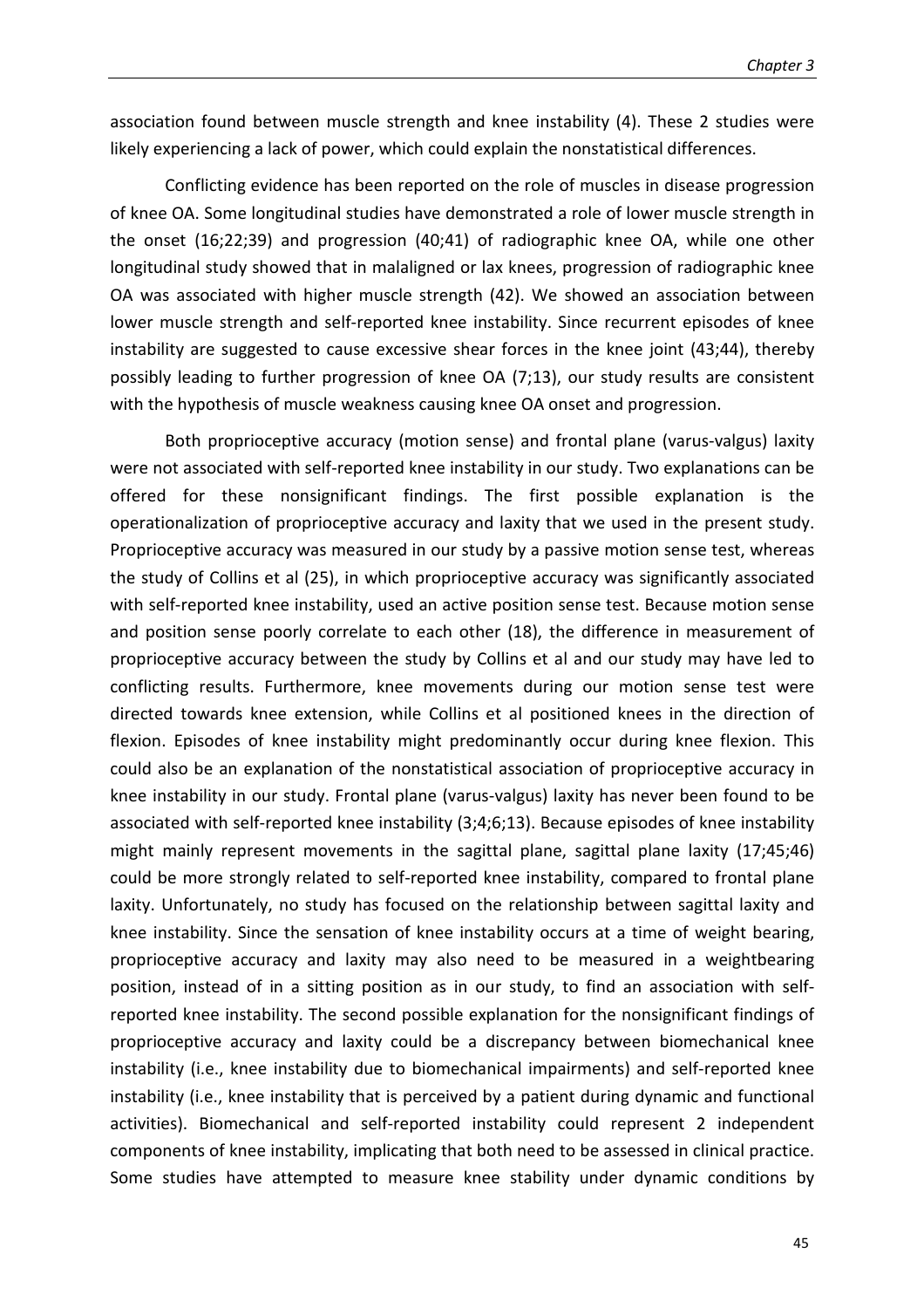assessing two-dimensional (47;48) or three-dimensional (49) movements of the knee joint during walking, but no studies have yet focused on the relationship between dynamic knee instability and self-reported knee instability.

We were not able to confirm our hypothesis of muscle strength being able to compensate for impaired proprioceptive accuracy or high laxity, in order to maintain knee stability. Effect modification between muscle strength and proprioceptive accuracy and between muscle strength and laxity in relationship to self-reported instability was absent, as shown by nonsignificant interaction terms. This lack of evidence for interactions between biomechanical factors may be caused by the lack of any association between proprioceptive accuracy and laxity, and self-reported instability. Interactions between muscle strength and proprioceptive accuracy (19;22) and between muscle strength and laxity (8;14;17) have frequently been proposed in knee OA literature, when concerning knee stability, but have never actually been demonstrated. Studies by our own study group (14;19) demonstrated that in persons with impaired proprioceptive accuracy or with high varus-valgus laxity, a decline in muscle strength resulted in a stronger detoriation in activity limitations, compared to persons with adequate proprioceptive accuracy or low laxity. These results suggest that muscle strength is required for successful joint stabilization and maintenance of physical functioning. A large body of literature exists demonstrating altered walking patterns (e.g., higher quadriceps and hamstrings activation and less knee excursion) in knee OA patients (3;5-13), presumably as a strategy to stabilize the knee joint despite impairments in proprioceptive accuracy and laxity. These altered walking patterns further suggest a key role of the muscles in maintaining knee stability.

 In our study, a substantial proportion (67%) of the knee OA population reported knee instability, which is similar to earlier studies (2-6). A large number of knee OA patients may therefore be in need of treatment specifically aiming to improve knee stability. Knee instability is thought to be highly treatable (2), although no studies have yet demonstrated an effective treatment. Because our study had a cross-sectional design, no causal conclusions are warranted. Nevertheless, the present study supports the important role of lower limb muscles in maintaining knee stability. We hypothesize that an exercise program consisting of neuromuscular exercises might be beneficial in improving knee stability. Since both ours and one other study (1) showed that most episodes of buckling, shifting, or giving way of the knee occurred during walking, treatment may need to specifically focus on stabilization strategies during walking. Promising results on the effectiveness of an exercise program consisting of neuromuscular exercises combined with functional exercises (particularly walking) in knee OA patients have been reported in a nonrandomized study (50) and a case report (51). Other interventions, such as taping, braces, or treatment of effusion might also prove effective. Randomized controlled trials are needed to demonstrate the effectiveness of interventions that specifically aim to improve knee stability in knee OA patients. Approximately 1 out of 10 persons in our study with self-reported knee instability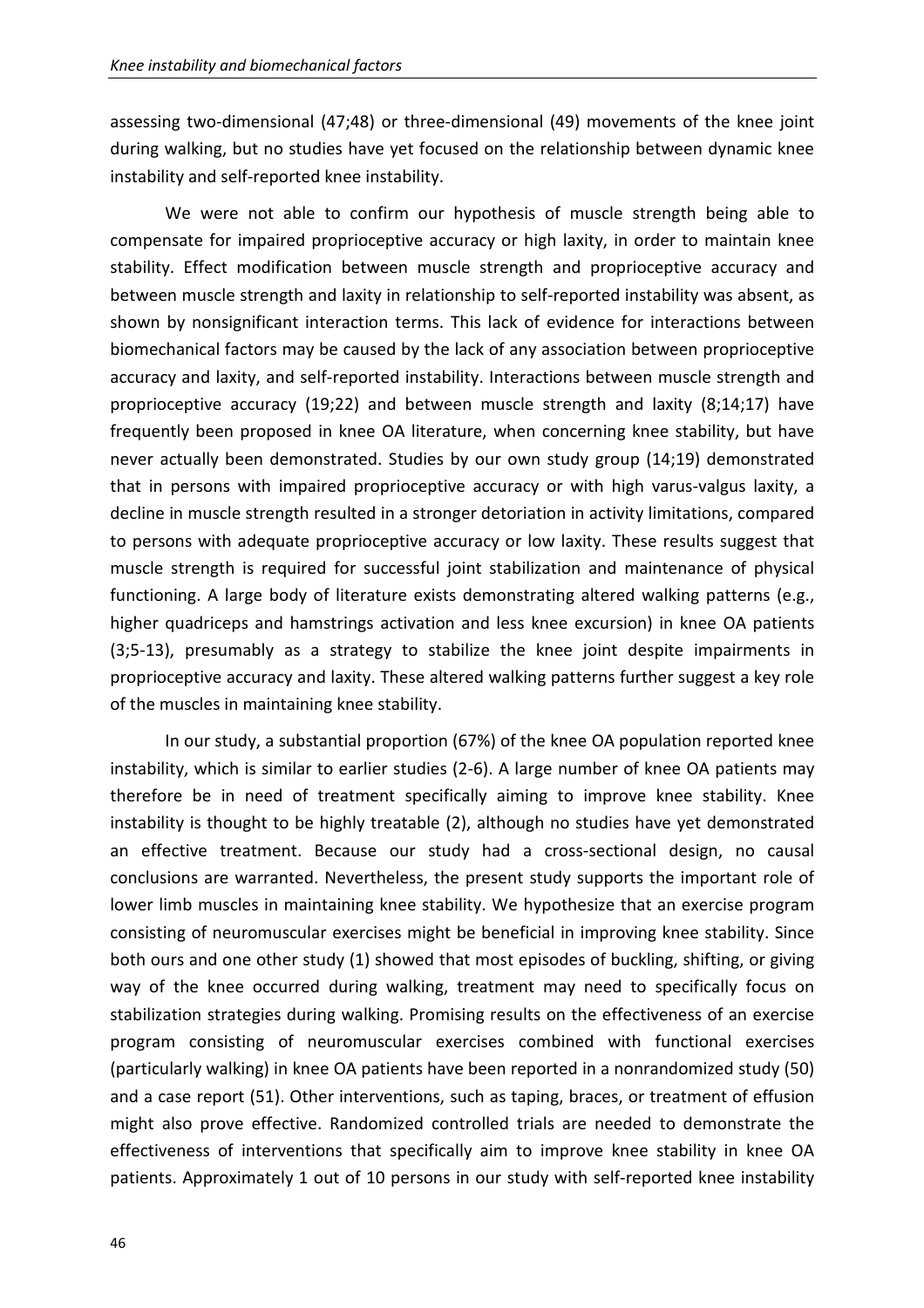had had a fall in the previous 3 months after an episode of buckling, shifting, or giving way of the knee (Table 2). This is consistent with the literature (1). Interventions focusing on knee stability may therefore also have beneficial effects on fall prevention.

The cross-sectional design of our study is a limitation. We showed that lower muscle strength is associated with a higher presence of self-reported knee instability. It remains unclear whether lower muscle strength is a cause of knee instability or vice versa, or that other factors affect both muscle strength and knee instability, for example knee pain. The role of knee pain in self-reported knee instability is not clear. Some small studies revealed that knee pain can affect neuromuscular function (e.g., quadriceps muscle coordination (52), motor unit recruitment and force direction (53)). Knee pain has also been found to be associated with proprioceptive accuracy (18). Our study demonstrated that knee pain does not play a role in the association between biomechanical impairments and self-reported instability. Future longitudinal studies need to focus on possible causes of self-reported knee instability.

To conclude, lower muscle strength is strongly associated with self-reported knee instability in knee OA patients, while impairments in proprioceptive accuracy and laxity are not. A compensatory role of muscle strength for impaired proprioceptive accuracy or high laxity, in order to stabilize the knee could not be demonstrated.

*Acknowledgements.* We thank S. Webster for his assistance in correcting the manuscript. We also thank D. Reiding for scoring radiographs. This study was funded by the Dutch Arthritis Foundation. The study sponsor had no involvement in the study.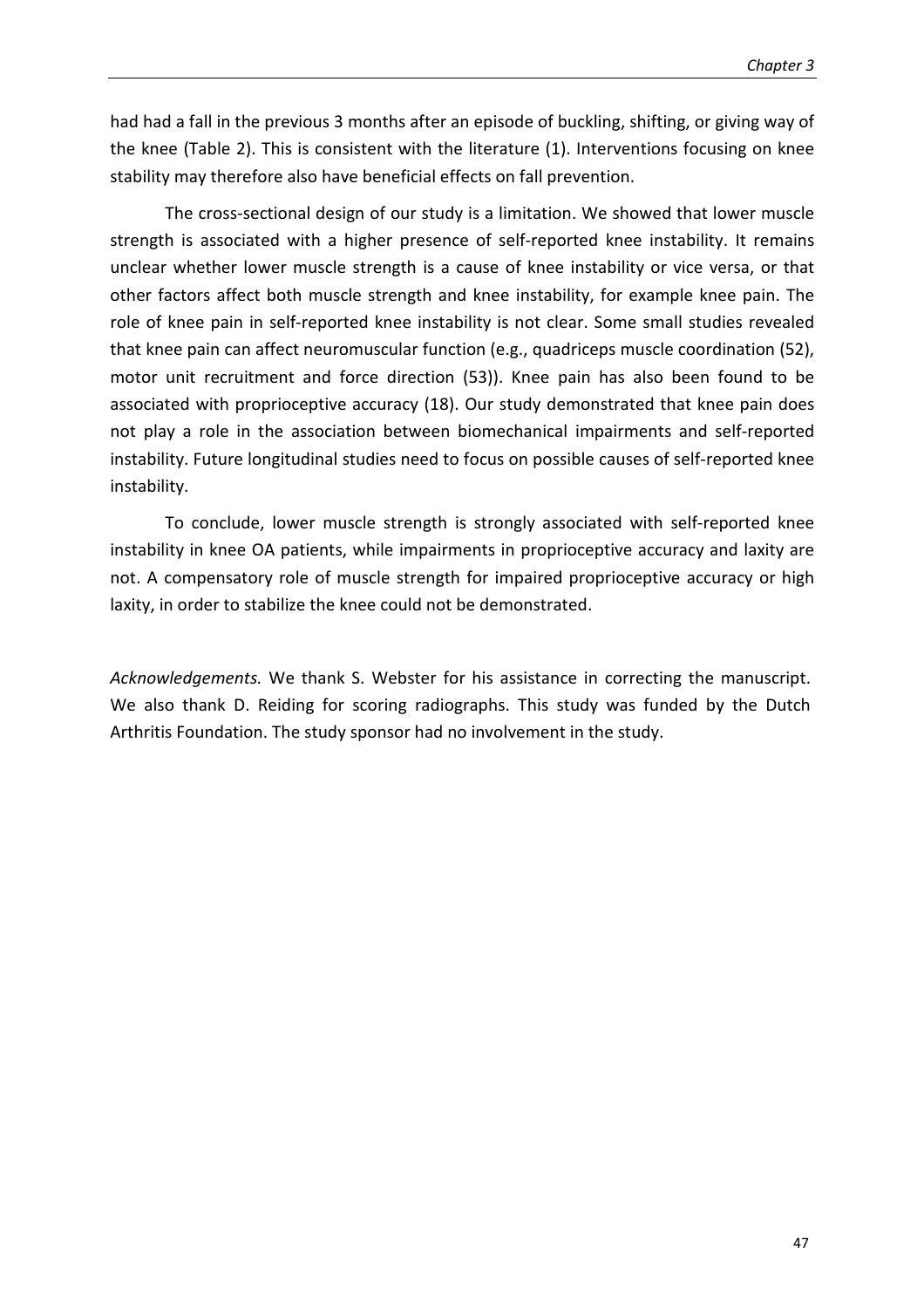#### **References**

- (1) Felson DT, Niu J, McClennan C, Sack B, Aliabadi P, Hunter DJ et al. Knee buckling: prevalence, risk factors, and associated limitations in function. Ann Intern Med 2007;147(8):534-540.
- (2) Fitzgerald GK, Piva SR, Irrgang JJ. Reports of joint instability in knee osteoarthritis: its prevalence and relationship to physical function. Arthritis Rheum 2004;51(6):941-946.
- (3) Ramsey DK, Snyder-Mackler L, Lewek M, Newcomb W, Rudolph KS. Effect of anatomic realignment on muscle function during gait in patients with medial compartment knee osteoarthritis. Arthritis Rheum 2007;57(3):389-397.
- (4) Schmitt LC, Fitzgerald GK, Reisman AS, Rudolph KS. Instability, laxity, and physical function in patients with medial knee osteoarthritis. Phys Ther 2008;88(12):1506-1516.
- (5) Lewek MD, Rudolph KS, Snyder-Mackler L. Control of frontal plane knee laxity during gait in patients with medial compartment knee osteoarthritis. Osteoarthritis Cartilage 2004;12(9):745-751.
- (6) Lewek MD, Ramsey DK, Snyder-Mackler L, Rudolph KS. Knee stabilization in patients with medial compartment knee osteoarthritis. Arthritis Rheum 2005;52(9):2845-2853.
- (7) Schmitt LC, Rudolph KS. Influences on knee movement strategies during walking in persons with medial knee osteoarthritis. Arthritis Rheum 2007;57(6):1018-1026.
- (8) Schipplein OD, Andriacchi TP. Interaction between active and passive knee stabilizers during level walking. J Orthop Res 1991;9(1):113-119.
- (9) Hubley-Kozey CL, Deluzio KJ, Landry SC, McNutt JS, Stanish WD. Neuromuscular alterations during walking in persons with moderate knee osteoarthritis. J Electromyogr Kinesiol 2006;16(4):365-378.
- (10) Rutherford DJ, Hubley-Kozey CL, Stanish WD, Dunbar MJ. Neuromuscular alterations exist with knee osteoarthritis presence and severity despite walking velocity similarities. Clin Biomech 2011;26(4):377- 83.
- (11) Hortobagyi T, Westerkamp L, Beam S, Moody J, Garry J, Holbert D et al. Altered hamstring-quadriceps muscle balance in patients with knee osteoarthritis. Clin Biomech 2005;20(1):97-104.
- (12) Childs JD, Sparto PJ, Fitzgerald GK, Bizzini M, Irrgang JJ. Alterations in lower extremity movement and muscle activation patterns in individuals with knee osteoarthritis. Clin Biomech 2004;19(1):44-49.
- (13) Schmitt LC, Rudolph KS. Muscle stabilization strategies in people with medial knee osteoarthritis: the effect of instability. J Orthop Res 2008;26(9):1180-1185.
- (14) van der Esch M, Steultjens M, Knol DL, Dinant H, Dekker J. Joint laxity and the relationship between muscle strength and functional ability in patients with osteoarthritis of the knee. Arthritis Rheum 2006;55(6):953-959.
- (15) Steultjens MP, Dekker J, van Baar ME, Oostendorp RA, Bijlsma JW. Muscle strength, pain and disability in patients with osteoarthritis. Clin Rehabil 2001;15(3):331-341.
- (16) Slemenda C, Brandt KD, Heilman DK, Mazzuca S, Braunstein EM, Katz BP et al. Quadriceps weakness and osteoarthritis of the knee. Ann Intern Med 1997;127(2):97-104.
- (17) Sharma L, Lou C, Felson DT, Dunlop DD, Kirwan-Mellis G, Hayes KW et al. Laxity in healthy and osteoarthritic knees. Arthritis Rheum 1999;42(5):861-870.
- (18) Knoop J, Steultjens MP, van der Leeden M, van der Esch M, Thorstensson CA, Roorda LD et al. Proprioception in knee osteoarthritis: a narrative review. Osteoarthritis Cartilage 2011;19(4):381-388.
- (19) van der Esch M, Steultjens M, Harlaar J, Knol D, Lems W, Dekker J. Joint proprioception, muscle strength, and functional ability in patients with osteoarthritis of the knee. Arthritis Rheum 2007;57(5): 787-793.
- (20) Jackson BD, Wluka AE, Teichtahl AJ, Morris ME, Cicuttini FM. Reviewing knee osteoarthritis--a biomechanical perspective. J Sci Med Sport 2004;7(3):347-357.
- (21) Bennell KL, Hunt MA, Wrigley TV, Lim BW, Hinman RS. Role of muscle in the genesis and management of knee osteoarthritis. Rheum Dis Clin North Am 2008;34(3):731-754.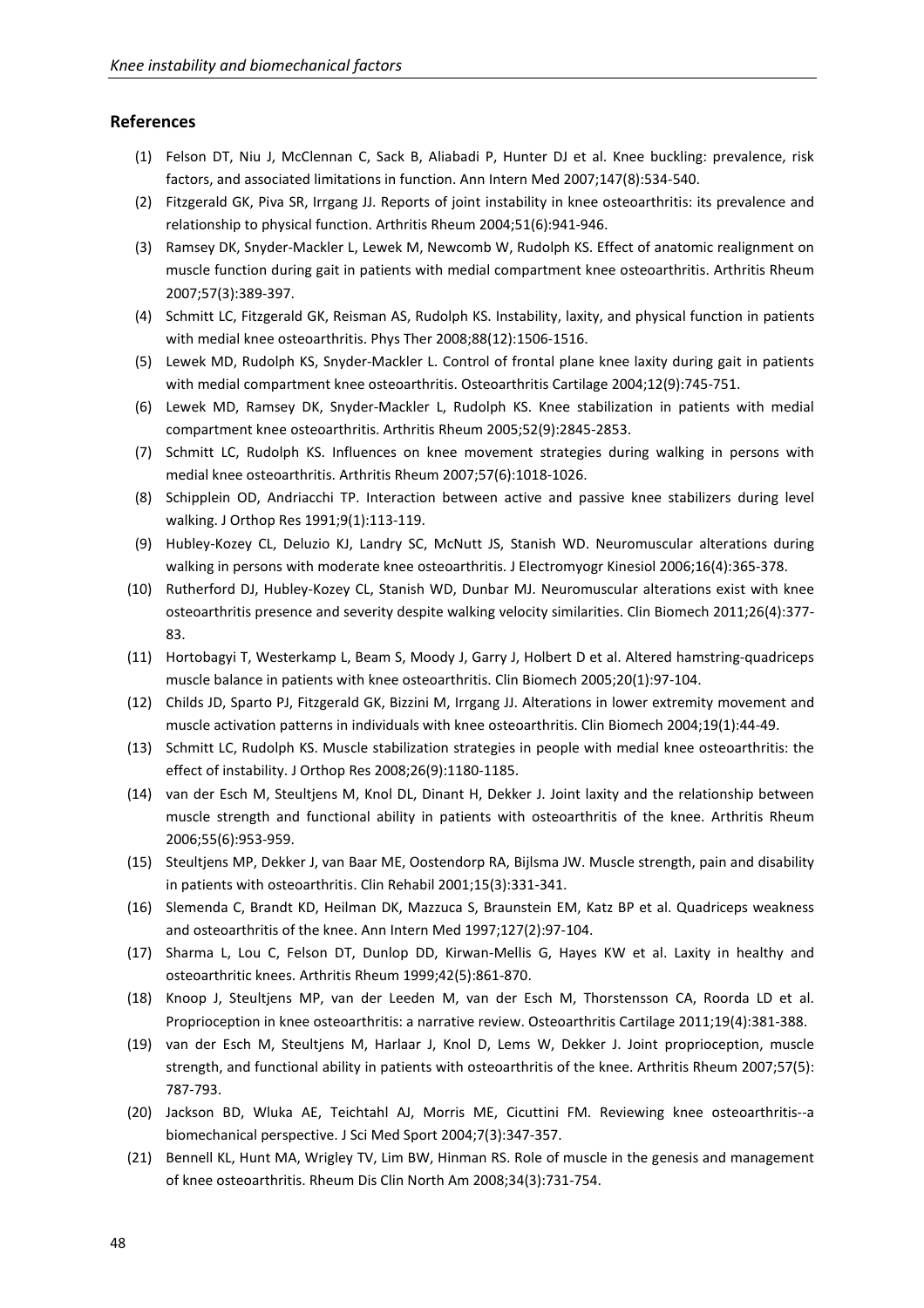- (22) Segal NA, Glass NA, Felson DT, Hurley M, Yang M, Nevitt M et al. The Effect of Quadriceps Strength and Proprioception on Risk for Knee Osteoarthritis. Med Sci Sports Exerc 2010;42(11):2081-8.
- (23) Mikesky AE, Meyer A, Thompson KL. Relationship between quadriceps strength and rate of loading during gait in women. J Orthop Res 2000;18(2):171-175.
- (24) Barrett DS, Cobb AG, Bentley G. Joint proprioception in normal, osteoarthritic and replaced knees. J Bone Joint Surg Br 1991;73(1):53-56.
- (25) Collins AT, Blackburn JT, Olcott CW, Miles J, Jordan J, Dirschl DR et al. Stochastic resonance electrical stimulation to improve proprioception in knee osteoarthritis. Knee 2011;18(5):317-22.
- (26) Altman R, Asch E, Bloch D, Bole G, Borenstein D, Brandt K et al. Development of criteria for the classification and reporting of osteoarthritis. Classification of osteoarthritis of the knee. Diagnostic and Therapeutic Criteria Committee of the American Rheumatism Association. Arthritis Rheum 1986;29(8): 1039-1049.
- (27) Altman R, Alarcon G, Appelrouth D, Bloch D, Borenstein D, Brandt K et al. The American College of Rheumatology criteria for the classification and reporting of osteoarthritis of the hip. Arthritis Rheum 1991;34(5):505-514.
- (28) Kean CO, Birmingham TB, Garland SJ, Bryant DM, Giffin JR. Minimal detectable change in quadriceps strength and voluntary muscle activation in patients with knee osteoarthritis. Arch Phys Med Rehabil 2010;91(9):1447-1451.
- (29) Hurkmans EJ, van der Esch M, Ostelo RW, Knol D, Dekker J, Steultjens MP. Reproducibility of the measurement of knee joint proprioception in patients with osteoarthritis of the knee. Arthritis Rheum 2007;57(8):1398-1403.
- (30) van der Esch M, Steultjens M, Wieringa H, Dinant H, Dekker J. Structural joint changes, malalignment, and laxity in osteoarthritis of the knee. Scand J Rheumatol 2005;34(4):298-301.
- (31) van der Esch M, Steultjens M, Ostelo RW, Harlaar J, Dekker J. Reproducibility of instrumented knee joint laxity measurement in healthy subjects. Rheumatology (Oxford) 2006;45(5):595-599.
- (32) Buckland-Wright JC, Macfarlane DG, Jasani MK, Lynch JA. Quantitative microfocal radiographic assessment of osteoarthritis of the knee from weight bearing tunnel and semiflexed standing views. J Rheumatol 1994;21(9):1734-1741.
- (33) Buckland-Wright JC, Wolfe F, Ward RJ, Flowers N, Hayne C. Substantial superiority of semiflexed (MTP) views in knee osteoarthritis: a comparative radiographic study, without fluoroscopy, of standing extended, semiflexed (MTP), and schuss views. J Rheumatol 1999;26(12):2664-2674.
- (34) Kellgren JH, Lawrence JS. Radiological assessment of osteo-arthrosis. Ann Rheum Dis 1957;16(4):494- 502.
- (35) Altman RD, Hochberg M, Murphy WA, Jr., Wolfe F, Lequesne M. Atlas of individual radiographic features in osteoarthritis. Osteoarthritis Cartilage 1995;3 Suppl A:3-70.
- (36) Altman RD, Gold GE. Atlas of individual radiographic features in osteoarthritis, revised. Osteoarthritis Cartilage 2007;15 Suppl A:A1-56.
- (37) Aiken LS, West SG. Multiple Regression: Testing and Interpreting Interactions. 1st ed. London: Sage Publications, Inc, 1991.
- (38) Kleinbaum DG, Kupper LL, Muller KE. Applied regression analysis and other multivariable methods. Boston: PWS-Kent Publishing Company, 1988.
- (39) Thorstensson CA, Petersson IF, Jacobsson LT, Boegard TL, Roos EM. Reduced functional performance in the lower extremity predicted radiographic knee osteoarthritis five years later. Ann Rheum Dis 2004;63(4):402-407.
- (40) Segal NA, Glass NA, Torner J, Yang M, Felson DT, Sharma L et al. Quadriceps weakness predicts risk for knee joint space narrowing in women in the MOST cohort. Osteoarthritis Cartilage 2010;18(6):769- 775.